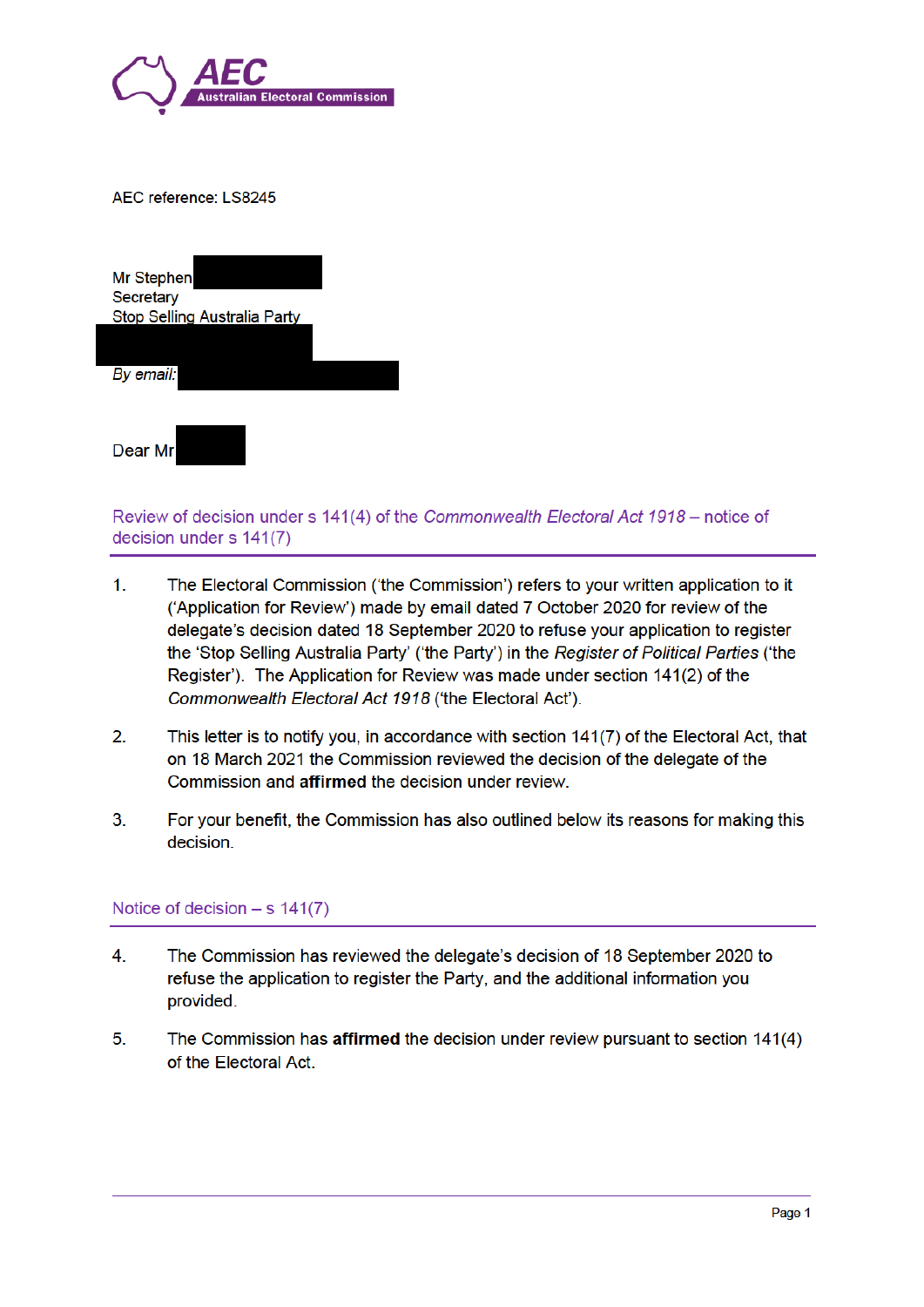

#### Reasons for making this decision

- 6. On 18 September 2020, a delegate of the Commission issued a notice in accordance with section 133(3) of the Electoral Act notifying you of the delegate's decision to refuse the application to enter the Party in the Register.
- 7. Your Application for Review stated:

"*The reason for refusal is based on the membership list submitted with the application not meeting the requirements of the Electoral Act.* 

*Following an addition of new members & a number of errors in the list being rectified the Party is now confident that the membership list complies with the Electoral Act*."

- 8. Based on the materials before the Commission, the Commission determined that the legislative requirement in paragraph 126(2)(ca) of the Electoral Act had not been met.
- 9. Section 126(2) of the Electoral Act sets out certain requirements for the registration of an eligible political party. Relevantly, paragraph 126(2)(ca) requires the application for registration to "include a list of the names of the 500 members of the party to be relied on for the purposes of registration".
- 10. The effect of sections 123(3) and 126(2A) is that there may be names on a list of members of a political party that cannot be relied on to meet this requirement. Section 126(2A) provides that: "[t]wo or more parties cannot rely on the same member for the purpose of qualifying or continuing to qualify as an eligible political party…" Section 123(3) provides that a reference to a member of a political party in Part XI of the Electoral Act (which includes section 126) "is a reference to a person who is both: (a) a member of the political party…; and an elector".The result is that to satisfy paragraph 126(2)(ca), the list must contain the names of 500 members all of whose names appear on the Electoral Roll; and none of whom are relied on by another political party for the purpose of qualifying as an eligible political party.
- 11. In making its decision, the Commission had regard to:
	- (a) the initial application from 10 members of the Party ('the Applicants') to register the Party, received in part by the Commission Secretariat on 7 September 2018 and in full on 24 November 2018;
	- (b) the Applicants' varied application of 14 May 2020 made under section 131(3) of the Electoral Act;
	- (c) the delegate's decision of 18 September 2020 to refuse the application to register the Party under Part XI of the Electoral Act;
	- (d) the notice of the delegate's decision and statement of reasons given under section 133(3) of the Electoral Act, dated 18 September 2020 and provided to the Applicants on 18 September 2020;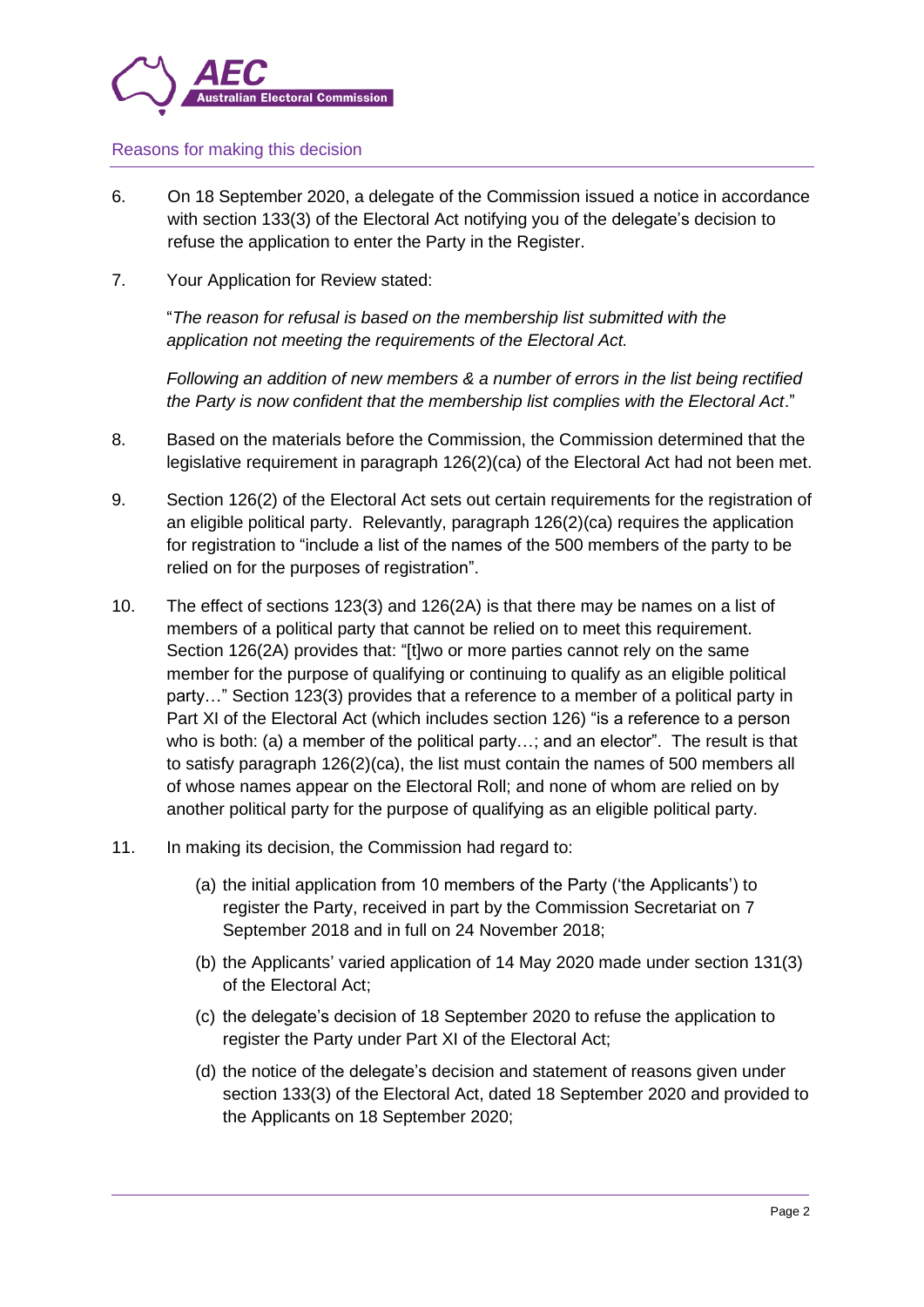

- (e) the Application for Review;
- (f) the membership list you provided to the Commission Secretariat on 15 January 2021 in support of the Application for Review ('the 15 January List');
- (g) correspondence between you and the Commission Secretariat; and
- (h) the results of AEC staff's testing of the 15 January List, conducted in accordance with the membership testing methodology devised by the Australian Bureau of Statistics ('the ABS').

## **Testing of the 15 January List**

- 12. AEC staff cross-checked the 15 January List with the Electoral Roll and the AEC's Funding and Disclosure Client & Return Management system, to determine how many of the 549 individuals named in the 15 January List were members of the Party capable of being relied on for the purposes of registration, having regard to sections 123(3) and 126(2A) of the Electoral Act. This cross-checking identified that the names of 49 individuals could not be relied on to meet the statutory requirement for registration in paragraph 126(2)(ca) of the Electoral Act:
	- (a) 24 of the individuals named in the 15 January List could not be matched to the Electoral Roll;
	- (b) 11 of the individuals named in the 15 January List were identified as duplicates within the 15 January List; and
	- (c) 14 of the individuals named in the 15 January List were identified as supporting the registration of another political party.
- 13. The AEC staff then proceeded to test the remaining 500 individuals named in the 15 January List in accordance with the methodology recommended by the ABS for this purpose.
- 14. The ABS recommends that, in testing a list of 500 names, the AEC should obtain confirmation of membership from a random sample of 18 individuals in the list.
- 15. The AEC staff in fact attempted to contact 30 individuals in the 15 January List, because 12 of these 30 individuals were either not contactable or provided a neutral response. Of the remaining 18 individuals whom AEC staff contacted:
	- (a) 17 confirmed being members of the Party; and
	- (b) 1 denied being a member of the Party.
- 16. The Commission found that one denial of membership from the list of 500 remaining names meant that it was arithmetically impossible for the 15 January List to contain the 500 members required for registration under paragraph 126(2)(ca) of the Electoral Act.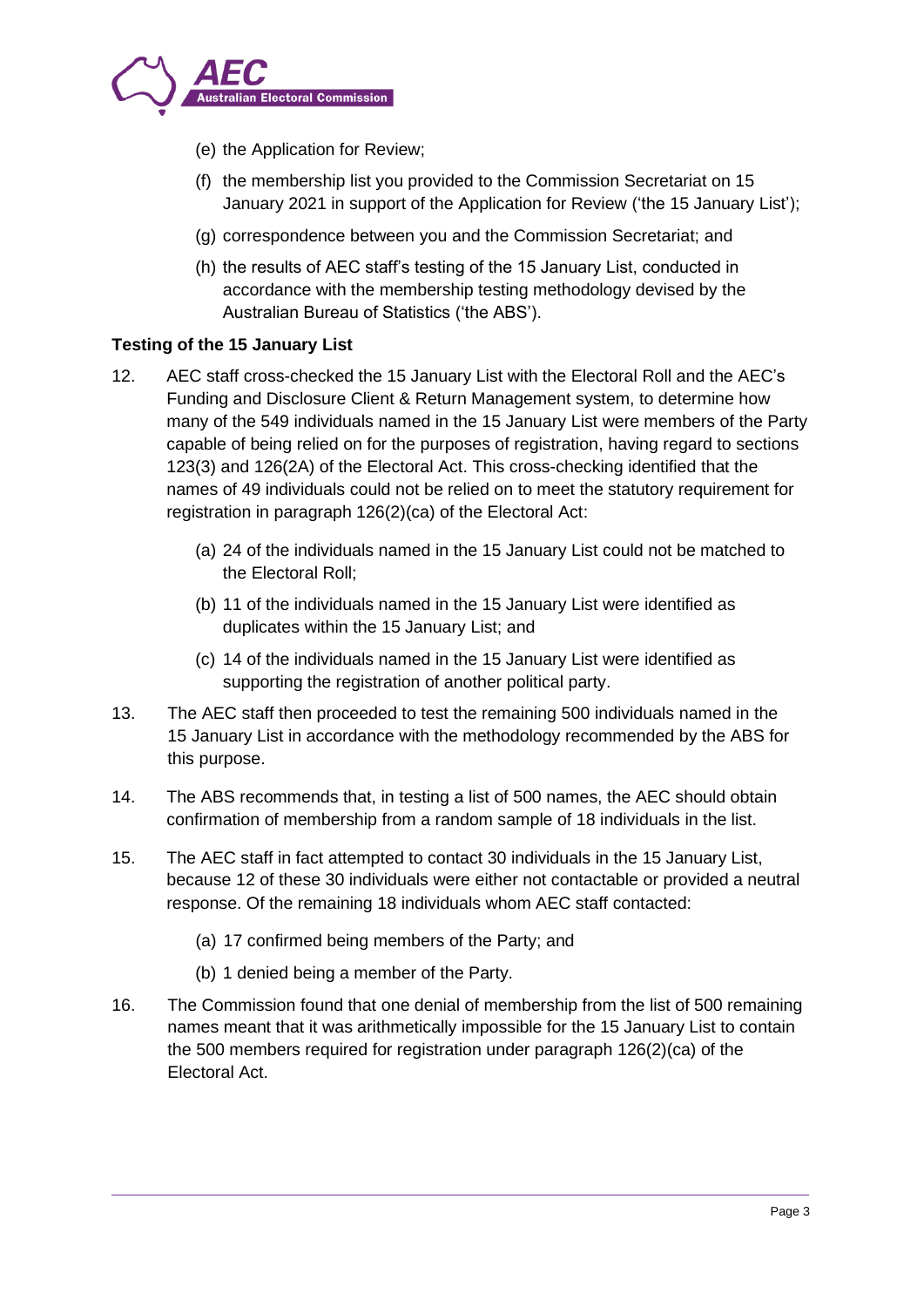

17. Accordingly, the Commission was **not satisfied** that the requirement in paragraph 126(2)(ca) of the Electoral Act had been met for the purpose of registration of the Party.

### Conclusion and review rights

- 18. The Commission **affirmed** the decision of the delegate to refuse the application to register the Party in the Register, on the basis that the statutory requirement of including a list of the names of 500 members of the Party to be relied on for registration had not been met.
- 19. A statement of review rights in respect of this decision is enclosed.

Yours sincerely

# [SIGNED]

**The Hon Justice Susan Kenny AM** Chairperson

**14** April 2021

# [SIGNED]

**Mr Tom Rogers**

Electoral Commissioner

**14** April 2021

# [SIGNED]

### **Dr David Gruen**

Australian Statistician (non-judicial member)

**13** April 2021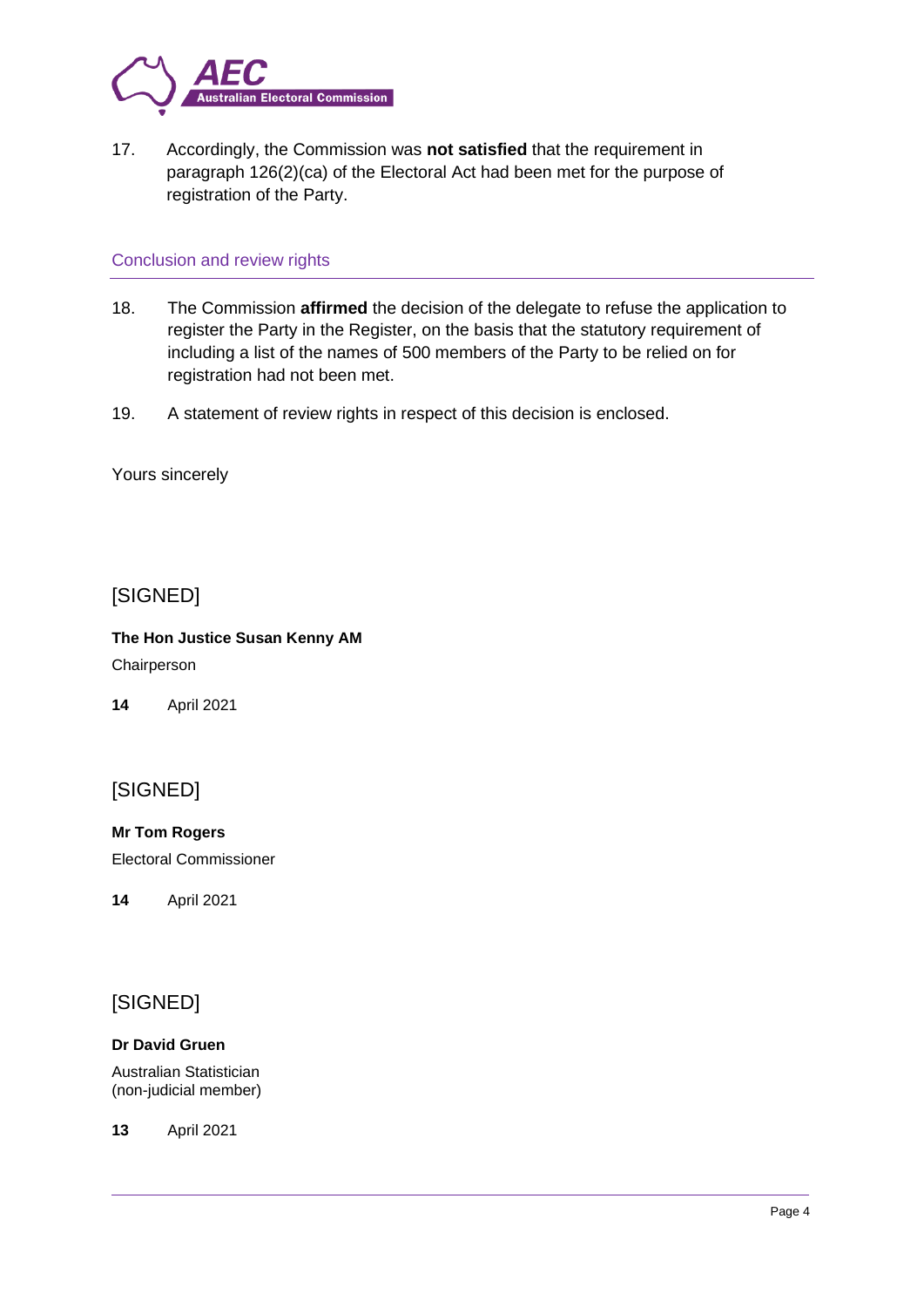

### Your review rights

Under s 141(5) of the Electoral Act, a person (including an organisation) affected by the Commission's decision who is dissatisfied with the decision may make an application to the Administrative Appeals Tribunal ('the AAT') for review of the decision.

#### **How is an application made to the AAT for a review of a Commission decision?**

In accordance with s 29 of the *Administrative Appeals Tribunal Act 1975*, the application must:

- (a) be made in writing;
- (b) be accompanied by any prescribed fee;
- (c) contain a statement of reasons for the application; and
- (d) be made within the prescribed time.

The application should also:

- (a) specify the name of the applicant; and
- (b) include an address at which documents in relation to the AAT proceedings may be given.

More information on how to apply to the AAT can be found on the AAT website: https://www.aat.gov.au/apply-for-a-review.

#### **Prescribed fee**

The AAT's standard application fee is \$952. In certain circumstances, an applicant may be entitled to pay a reduced fee of \$100.

If an applicant pays the standard application fee and the AAT review is resolved in the applicant's favour, the AAT will refund the difference between the standard application fee and \$100. There is no refund if the applicant paid the reduced fee of \$100.

Further information about fees is available on the AAT website: https://www.aat.gov.au/apply-for-a-review/other-decisions/fees.

#### **Prescribed time**

You may apply to the AAT for review of the Commission's decision during the period commencing on the day on which the Commission's decision was made and ending on the twenty-eighth day after this letter was given to you.

The AAT may extend the time for making an application to the AAT for a review of a decision, if an application for extension is made in writing to the AAT and the AAT is satisfied that it is reasonable in all the circumstances to do so.